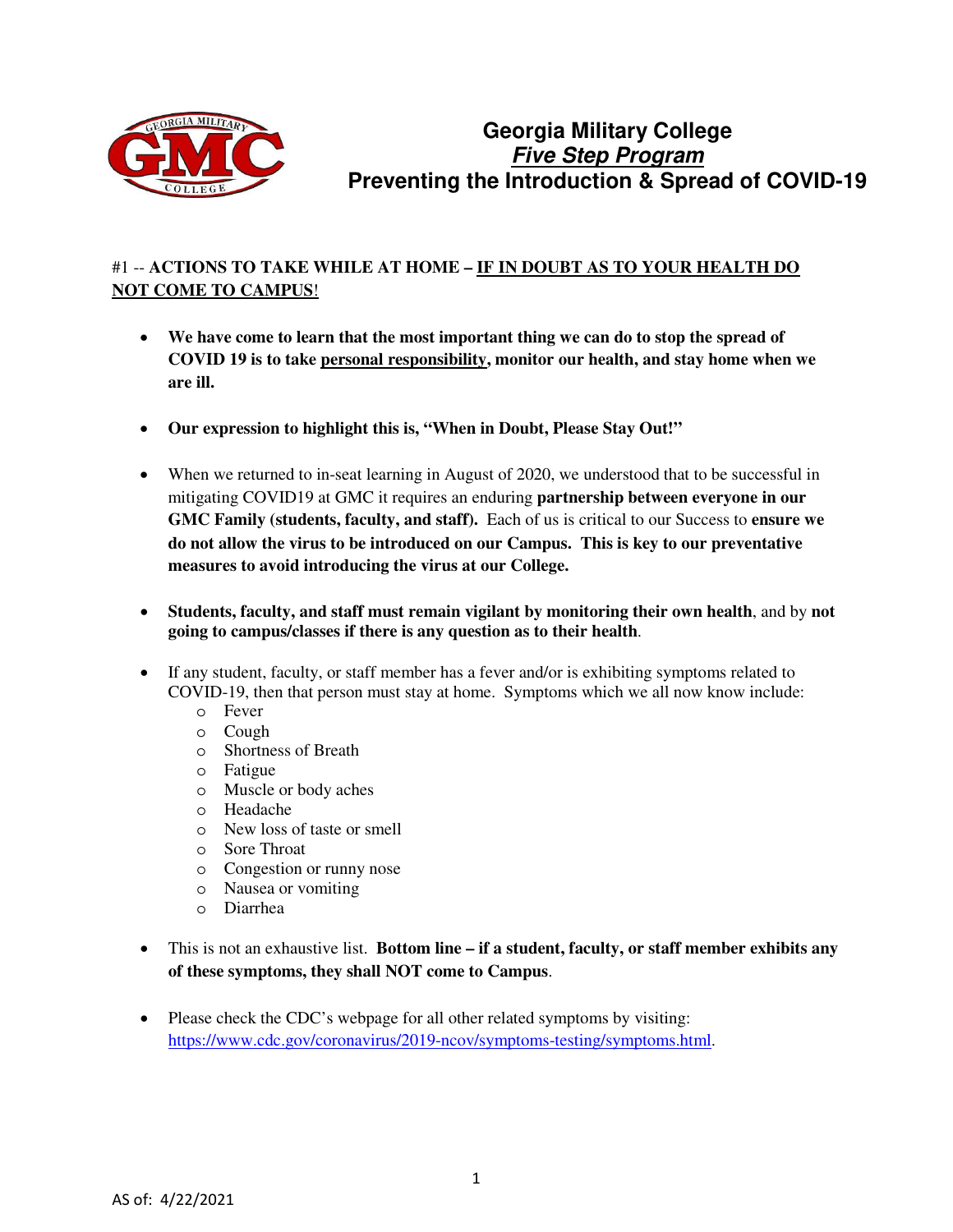# #2 – **BEFORE ENTERING ANY FACILITY YOU MUST HAVE YOUR TEMPERATURE READ.**

- Before entering any facility EVERY person must have their temperature checked using an industrial temperature reading system or hand-held device.
- Any student who registers a temperature of 100 degrees or more will be denied admission to the facility for the day.
- Any faculty or staff member who registers a temperature of 100.4 or more will not be permitted on campus.
- Any student who remains at home out of caution or is sent home will work with their professors and within GMC's attendance policy to ensure their success.

### #3 – **AIR PURIFICATION AND SURFACE SANITATION**.

- While on campus all classrooms and student areas (every facility) will be equipped with ionizer systems which will continually clean indoor air. Ionizer systems have demonstrated in a study to reduce COVID-19 by 99.4% within 30 minutes.
- This is key to the GMC preventative program if the virus is introduced on campus, the virus is immediately eradicated.
- GMC works within the CDC guidelines on enhanced cleaning and use of approved chemicals to fight the spread of COVID-19.
- High traffic areas and 'touch points' are continually sanitized with daily cleaning of all occupied areas.
- Classrooms and student areas are disinfected daily, and more often if needed. There is also a method known as 'fogging' that additionally is used when appropriate.
- All classrooms and student areas are equipped with hand sanitizers to be used upon entry.
- All sinks in restrooms, locker rooms, classrooms, and labs are equipped with soap dispensers for required hand washing and are refilled daily.

# #4 – **EVERYONE ON CAMPUS, EVEN VISITORS, WILL BE REQUIRED TO HAVE A FACE MASK AT ALL TIMES; AND KNOW WHEN IT SHOULD BE WORN.**

• Additionally, all persons must have a mask with them in order to gain entry to a GMC campus.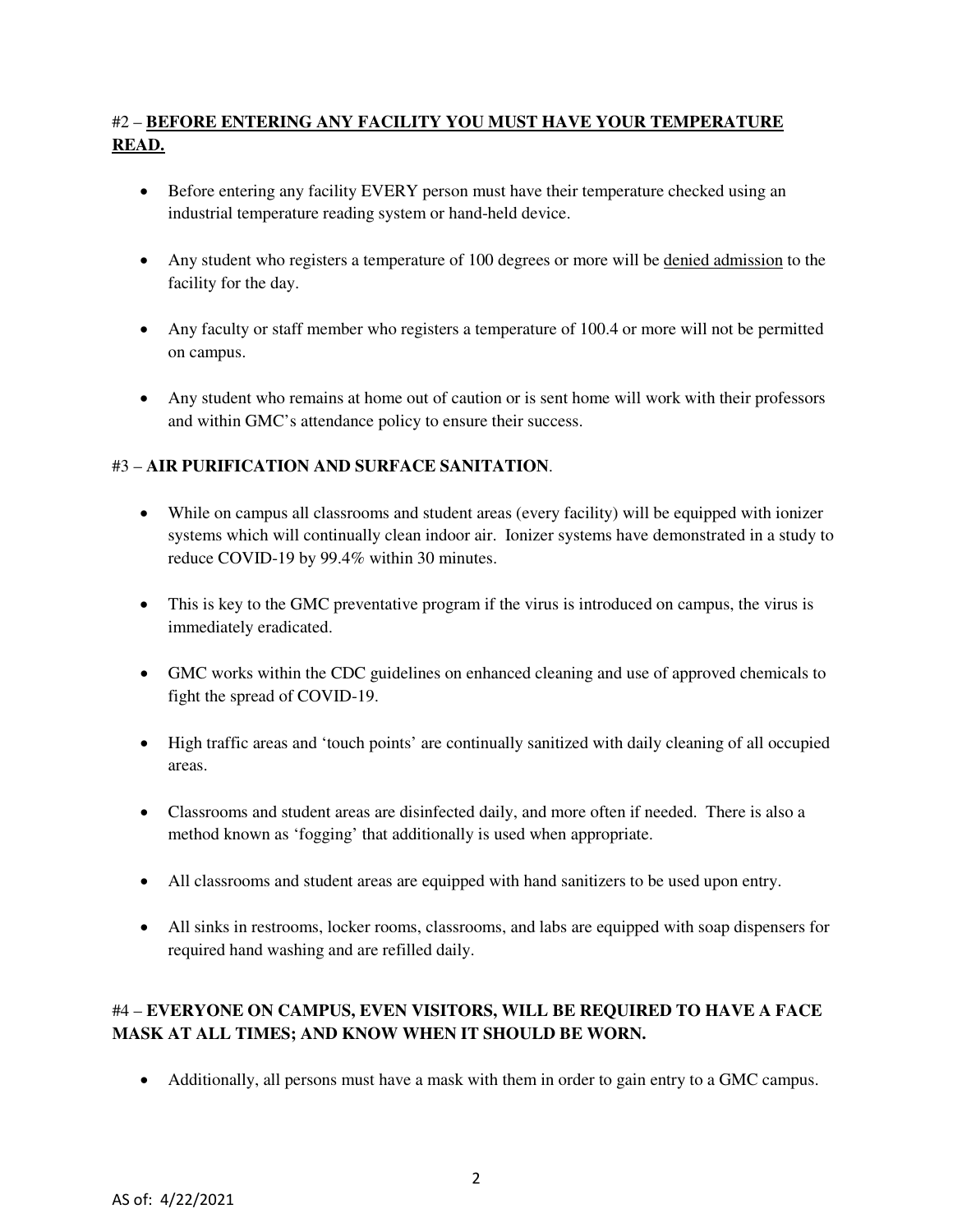- All persons coming on a GMC campus will be required to have a face mask or face covering with them at all times and, if using cloth face covering, to maintain cloth face coverings in a sanitary and safe condition.
- As part of GMC's character mission, we will teach etiquette and respect to every person at our College. Out of courtesy and respect for others EVERYONE is encouraged and expected to wear masks inside GMC facilities when social distancing is not feasible, especially in crowded hallways between classes.
- If a student, faculty, or staff is wearing a mask in a classroom and you need to engage with them and are within six feet then out of respect and courtesy you should put on your face mask to talk with them.
- In hallways and common areas, if you are within six feet of someone wearing a mask and are unable to social distance, please wear a mask.
- There is no expectation to wear masks when outside GMC facilities/on GMC grounds.
- If a student, faculty, or staff member, has traveled out of the approximate area where they live, then those individuals should make a personal assessment and determine if they should wear a facial covering around others possibly for ten days out of respect for others.
- In accordance with Governor Kemp's guidance, ALL food service staff, and anyone assisting with serving any food are required to use masks and gloves at all times.

### #5 – **EVERYONE ON CAMPUS, EVEN VISITORS, WILL FOLLOW THE GMC COVID-19 ETIQUETTE AND PROTOCOLS**.

- **Personal hygiene is critical to help mitigate the possible spread of the virus if it is present**. Therefore, we will **teach and insist our students adhere to the following**:
	- o The habit of washing hands with soap and water for 20 seconds or using hand sanitizer, continually throughout the day while on campus.
	- o The importance of not touching one's own face.
	- o Practice contactless greetings and respect of other's personal spaces.
	- o Discourage sharing of phones, books, or other personal items.